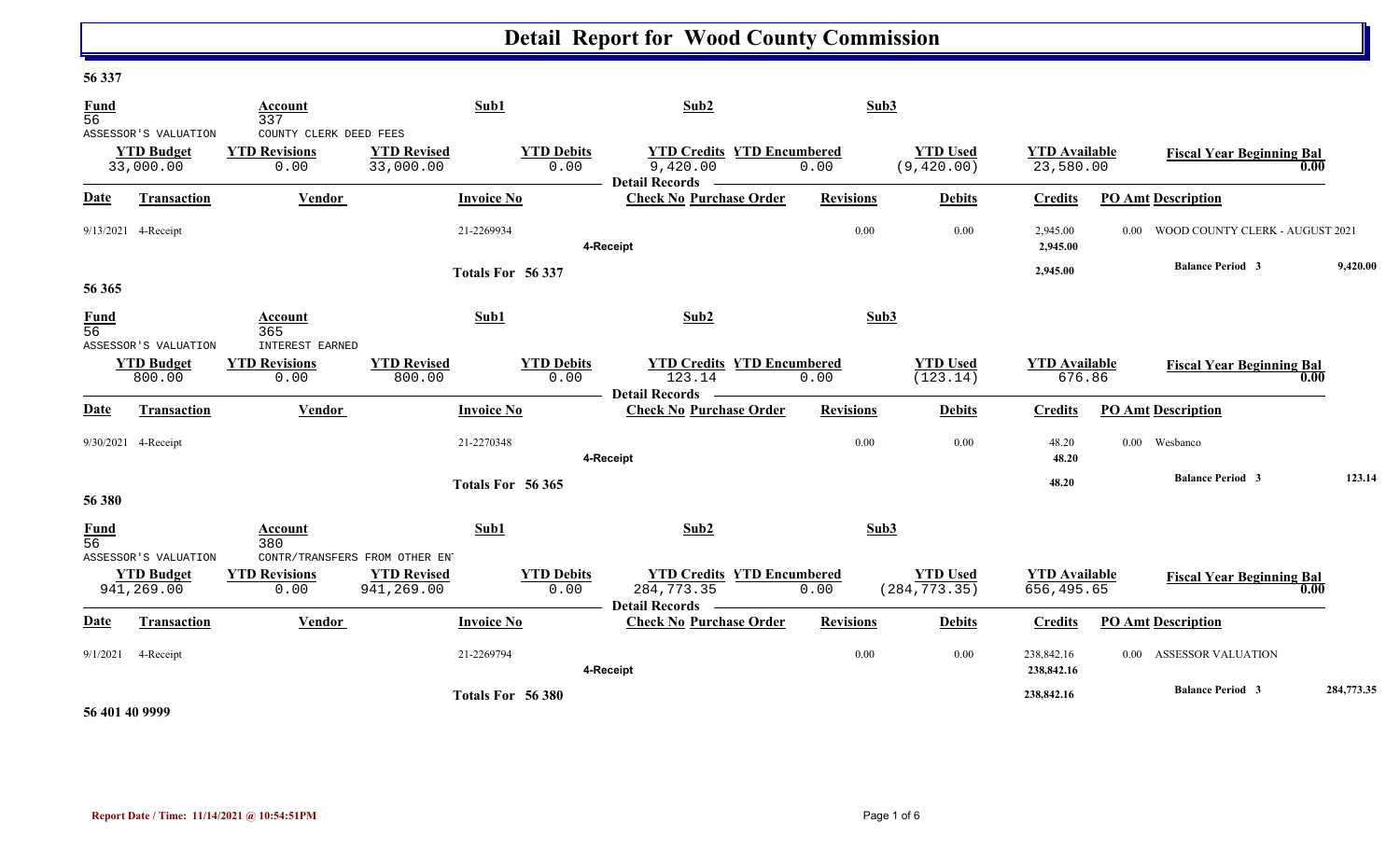| Fund<br>$\overline{56}$ |                                                   | Account<br>401                                    |                                  | Sub1<br>40                                             | Sub2<br>9999                                                                                   | Sub3             |                                |                                    |      |                                              |           |
|-------------------------|---------------------------------------------------|---------------------------------------------------|----------------------------------|--------------------------------------------------------|------------------------------------------------------------------------------------------------|------------------|--------------------------------|------------------------------------|------|----------------------------------------------|-----------|
|                         | ASSESSOR'S VALUATION<br><b>YTD Budget</b><br>0.00 | COUNTY COMMISSION<br><b>YTD Revisions</b><br>0.00 | <b>YTD Revised</b><br>0.00       | CONTRACTURAL SERVICES<br><b>YTD Debits</b><br>1,618.84 | CREDIT CARD CLEARING<br><b>YTD Credits YTD Encumbered</b><br>1,618.84<br><b>Detail Records</b> | 0.00             | <b>YTD Used</b><br>0.00        | <b>YTD</b> Available               | 0.00 | <b>Fiscal Year Beginning Bal</b><br>0.00     |           |
| Date                    | <b>Transaction</b>                                | Vendor                                            |                                  | <b>Invoice No</b>                                      | <b>Check No Purchase Order</b>                                                                 | <b>Revisions</b> | <b>Debits</b>                  | <b>Credits</b>                     |      | <b>PO Amt Description</b>                    |           |
|                         | 9/16/2021 2-Invoice                               | FIFTH THIRD BANK                                  |                                  | 2021091456                                             | 6695                                                                                           | 0.00             | 1,312.29                       | 0.00                               |      | 0.00 PURCHASE CARD                           |           |
|                         |                                                   |                                                   |                                  |                                                        | 2-Invoice                                                                                      |                  | 1,312.29                       |                                    |      |                                              |           |
| 9/16/2021               | 5-Journal Entry                                   | <b>AMAZON</b>                                     |                                  | 20210914005001                                         |                                                                                                | 0.00             | 0.00                           | 23.31                              | 0.00 | CONNIE MCATEE-1195-AMZN MKTP US 2P           |           |
| 9/16/2021               | 5-Journal Entry                                   | <b>AMAZON</b>                                     |                                  | 20210914006001                                         |                                                                                                | 0.00             | $0.00\,$                       | 92.36                              | 0.00 | CONNIE MCATEE-1195-AMZN MKTP US 2P           |           |
| 9/16/2021               | 5-Journal Entry                                   | J. D. POWER & ASSOC                               |                                  | 20210914088001                                         |                                                                                                | 0.00             | 0.00                           | 59.62                              | 0.00 | DON GRIMM-3789-J D POWER ECOMM US            |           |
| 9/16/2021               | 5-Journal Entry                                   | J. D. POWER & ASSOC                               |                                  | 20210914089001                                         |                                                                                                | 0.00             | 0.00                           | 114.11                             | 0.00 | DON GRIMM-3789-J D POWER ECOMM BO            |           |
| 9/16/2021               | 5-Journal Entry                                   | J. D. POWER & ASSOC                               |                                  | 20210914093001                                         |                                                                                                | 0.00             | 0.00                           | 59.62                              | 0.00 | DON GRIMM-3789-J D POWER ECOMM CO            |           |
| 9/16/2021               | 5-Journal Entry                                   | J. D. POWER & ASSOC                               |                                  | 20210914095001                                         |                                                                                                | 0.00             | 0.00                           | 77.10                              | 0.00 | DON GRIMM-3789-J D POWER ECOMM PO            |           |
| 9/16/2021               | 5-Journal Entry                                   | J. D. POWER & ASSOC                               |                                  | 20210914096001                                         |                                                                                                | 0.00             | 0.00                           | 61.68                              | 0.00 | DON GRIMM-3789-J D POWER ECOMM OL            |           |
| 9/16/2021               | 5-Journal Entry                                   | J. D. POWER & ASSOC                               |                                  | 20210914107001                                         |                                                                                                | 0.00             | 0.00                           | 59.62                              | 0.00 | DON GRIMM-3789-J D POWER ECOMM US            |           |
| 9/16/2021               | 5-Journal Entry                                   | J. D. POWER & ASSOC                               |                                  | 20210914108001                                         |                                                                                                | 0.00             | 0.00                           | 114.11                             | 0.00 | DON GRIMM-3789-J D POWER ECOMM MA            |           |
| 9/16/2021               | 5-Journal Entry                                   | <b>JUST SEW PEACHY</b>                            |                                  | 20210914002001                                         |                                                                                                | 0.00             | 0.00                           | 381.44                             | 0.00 | CONNIE MCATEE-1195-SQ Polo Shirts            |           |
| 9/16/2021               | 5-Journal Entry                                   | LOWE'S COMPANIES, INC.                            |                                  | 20210914003001                                         |                                                                                                | 0.00             | 0.00                           | 33.62                              | 0.00 | CONNIE MCATEE-1195-LOWES #00473 Plar         |           |
| 9/16/2021               | 5-Journal Entry                                   | OFFICE DEPOT                                      |                                  | 20210914004001                                         |                                                                                                | 0.00             | 0.00                           | 34.31                              | 0.00 | CONNIE MCATEE-1195-OFFICE DEPOT #40%         |           |
|                         | 9/16/2021 5-Journal Entry                         | OFFICE DEPOT                                      |                                  | 20210914044001                                         |                                                                                                | 0.00             | 0.00                           | 67.17                              | 0.00 | DON GRIMM-3789-OFFICE DEPOT #408 Coi         |           |
| 9/16/2021               | 5-Journal Entry                                   | <b>SAM'S CLUB</b>                                 |                                  | 20210914007001                                         |                                                                                                | 0.00             | 0.00                           | 19.46                              | 0.00 | CONNIE MCATEE-1195-SAMSCLUB #6373            |           |
|                         | 9/16/2021 5-Journal Entry                         | <b>SAM'S CLUB</b>                                 |                                  | 20210914058001                                         |                                                                                                | 0.00             | 0.00                           | 55.00                              | 0.00 | DON GRIMM-3789-SAMS CLUB #6373 Posta         |           |
|                         | $9/16/2021$ 5-Journal Entry                       | WALMART                                           |                                  | 20210914008001                                         |                                                                                                | 0.00             | 0.00                           | 59.76                              | 0.00 | CONNIE MCATEE-1195-WAL-MART #2823            |           |
|                         |                                                   |                                                   |                                  |                                                        | 5-Journal Entry                                                                                |                  |                                | 1,312.29                           |      |                                              |           |
|                         |                                                   |                                                   |                                  | <b>Totals For 56 401 40 9999</b>                       |                                                                                                |                  | 1,312.29                       | 1,312.29                           |      | <b>Balance Period 3</b>                      | 0.00      |
| 56 407 10 103           |                                                   |                                                   |                                  |                                                        |                                                                                                |                  |                                |                                    |      |                                              |           |
| Fund<br>$\overline{56}$ |                                                   | Account                                           |                                  | Sub1                                                   | Sub2                                                                                           | Sub3             |                                |                                    |      |                                              |           |
|                         | ASSESSOR'S VALUATION                              | 407<br>ASSESSOR'S VALUATION                       |                                  | 10<br>PERSONAL SERVICES                                | 103<br>SALARIES-DEPUTIES                                                                       |                  |                                |                                    |      |                                              |           |
|                         |                                                   | <b>YTD Revisions</b>                              |                                  |                                                        |                                                                                                |                  |                                |                                    |      |                                              |           |
|                         | <b>YTD Budget</b><br>445,000.00                   | 0.00                                              | <b>YTD Revised</b><br>445,000.00 | <b>YTD Debits</b><br>82,089.48                         | <b>YTD Credits YTD Encumbered</b><br>0.00                                                      | 0.00             | <b>YTD</b> Used<br>(82,089.48) | <b>YTD Available</b><br>362,910.52 |      | <b>Fiscal Year Beginning Bal</b><br>$0.00\,$ |           |
| <u>Date</u>             | Transaction                                       | Vendor                                            |                                  | <b>Invoice No</b>                                      | <b>Detail Records</b><br><b>Check No Purchase Order</b>                                        | <b>Revisions</b> | <b>Debits</b>                  | <b>Credits</b>                     |      | <b>PO Amt Description</b>                    |           |
| 9/3/2021                | 2-Invoice                                         |                                                   | <b>GENERAL COUNTY FUNDS</b>      | 09032021                                               | 6692                                                                                           | 0.00             | 41,170.78                      | 0.00                               |      | 0.00 SALARY                                  |           |
|                         |                                                   |                                                   |                                  |                                                        | 2-Invoice                                                                                      |                  | 41,170.78                      |                                    |      |                                              |           |
| 56 407 10 104           |                                                   |                                                   |                                  | Totals For 56 407 10 103                               |                                                                                                |                  | 41,170.78                      |                                    |      | <b>Balance Period 3</b>                      | 82,089.48 |

**Report Date / Time: 11/14/2021 @ 10:54:51PM** Page 2 of 6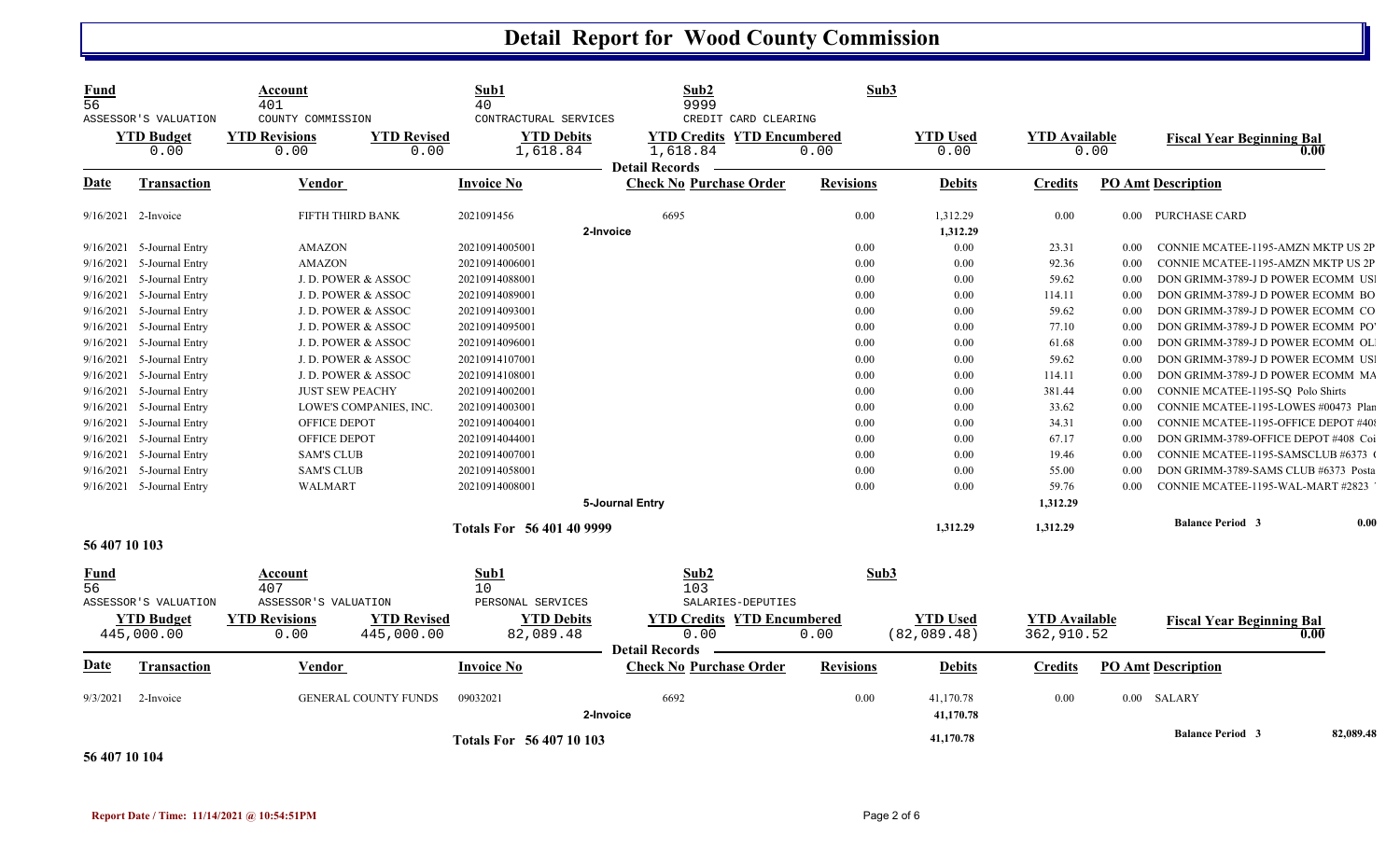| <b>Fund</b><br>$\overline{56}$ |                                                         | Account<br>407                                       |                                  | Sub1<br>10                                          | Sub2<br>104                                                        | Sub3             |                                 |                                    |                                          |           |
|--------------------------------|---------------------------------------------------------|------------------------------------------------------|----------------------------------|-----------------------------------------------------|--------------------------------------------------------------------|------------------|---------------------------------|------------------------------------|------------------------------------------|-----------|
|                                | ASSESSOR'S VALUATION<br><b>YTD Budget</b><br>32,000.00  | ASSESSOR'S VALUATION<br><b>YTD Revisions</b><br>0.00 | <b>YTD Revised</b><br>32,000.00  | PERSONAL SERVICES<br><b>YTD Debits</b><br>5,839.95  | SOCIAL SECURITY<br><b>YTD Credits YTD Encumbered</b><br>0.00       | 0.00             | <b>YTD Used</b><br>(5,839.95)   | <b>YTD Available</b><br>26,160.05  | <b>Fiscal Year Beginning Bal</b><br>0.00 |           |
| <u>Date</u>                    | <b>Transaction</b>                                      | <b>Vendor</b>                                        |                                  | <b>Invoice No</b>                                   | <b>Detail Records</b><br><b>Check No Purchase Order</b>            | <b>Revisions</b> | <b>Debits</b>                   | <b>Credits</b>                     | <b>PO Amt Description</b>                |           |
| 9/3/2021                       | 2-Invoice                                               |                                                      | <b>GENERAL COUNTY FUNDS</b>      | 09032021                                            | 6692<br>2-Invoice                                                  | 0.00             | 2,929.60<br>2,929.60            | 0.00                               | 0.00 SOCIAL SECURITY                     |           |
| 56 407 10 105                  |                                                         |                                                      |                                  | Totals For 56 407 10 104                            |                                                                    |                  | 2,929.60                        |                                    | <b>Balance Period 3</b>                  | 5,839.95  |
| <b>Fund</b><br>56              |                                                         | Account<br>407                                       |                                  | Sub1<br>10 <sup>°</sup>                             | Sub2<br>105                                                        |                  | Sub3                            |                                    |                                          |           |
|                                | ASSESSOR'S VALUATION<br><b>YTD Budget</b><br>185,000.00 | ASSESSOR'S VALUATION<br><b>YTD Revisions</b><br>0.00 | <b>YTD Revised</b><br>185,000.00 | PERSONAL SERVICES<br><b>YTD Debits</b><br>36,783.68 | INSURANCE PREMIUM<br><b>YTD Credits YTD Encumbered</b><br>0.00     | 0.00             | <b>YTD Used</b><br>(36, 783.68) | <b>YTD</b> Available<br>148,216.32 | <b>Fiscal Year Beginning Bal</b><br>0.00 |           |
| Date                           | <b>Transaction</b>                                      | Vendor                                               |                                  | <b>Invoice No</b>                                   | <b>Detail Records</b><br><b>Check No Purchase Order</b>            | <b>Revisions</b> | <b>Debits</b>                   | <b>Credits</b>                     | <b>PO Amt Description</b>                |           |
| 9/3/2021                       | 2-Invoice                                               |                                                      | GENERAL COUNTY FUNDS             | 09032021                                            | 6692<br>2-Invoice                                                  | 0.00             | 18,197.27<br>18,197.27          | 0.00                               | 0.00 HEALTH INSURANCE                    |           |
| 56 407 10 106                  |                                                         |                                                      |                                  | Totals For 56 407 10 105                            |                                                                    |                  | 18,197.27                       |                                    | <b>Balance Period 3</b>                  | 36,783.68 |
| <b>Fund</b><br>$\overline{56}$ | ASSESSOR'S VALUATION                                    | Account<br>407<br>ASSESSOR'S VALUATION               |                                  | Sub1<br>10<br>PERSONAL SERVICES                     | Sub2<br>106<br>RETIREMENT                                          | Sub3             |                                 |                                    |                                          |           |
|                                | <b>YTD Budget</b><br>50,000.00                          | <b>YTD Revisions</b><br>0.00                         | <b>YTD Revised</b><br>50,000.00  | <b>YTD Debits</b><br>8,209.04                       | <b>YTD Credits YTD Encumbered</b><br>0.00<br><b>Detail Records</b> | 0.00             | <b>YTD</b> Used<br>(8, 209.04)  | <b>YTD</b> Available<br>41,790.96  | <b>Fiscal Year Beginning Bal</b><br>0.00 |           |
| Date                           | Transaction                                             | Vendor                                               |                                  | <b>Invoice No</b>                                   | <b>Check No Purchase Order</b>                                     | <b>Revisions</b> | <b>Debits</b>                   | <b>Credits</b>                     | <b>PO Amt Description</b>                |           |
| 9/3/2021                       | 2-Invoice                                               |                                                      | <b>GENERAL COUNTY FUNDS</b>      | 09032021                                            | 6692<br>2-Invoice                                                  | 0.00             | 4,117.12<br>4,117.12            | 0.00                               | 0.00 RETIREMENT                          |           |
| 56 407 40 212                  |                                                         |                                                      |                                  | Totals For 56 407 10 106                            |                                                                    |                  | 4,117.12                        |                                    | <b>Balance Period 3</b>                  | 8,209.04  |
| <b>Fund</b><br>$\overline{56}$ | ASSESSOR'S VALUATION                                    | Account<br>407<br>ASSESSOR'S VALUATION               |                                  | Sub1<br>40<br>CONTRACTURAL SERVICES                 | Sub2<br>212<br>PRINTING                                            | Sub3             |                                 |                                    |                                          |           |
|                                | <b>YTD Budget</b><br>20,000.00                          | <b>YTD Revisions</b><br>0.00                         | <b>YTD Revised</b><br>20,000.00  | <b>YTD Debits</b><br>8,903.60                       | <b>YTD Credits YTD Encumbered</b><br>0.00                          | 0.00             | <b>YTD</b> Used<br>(8, 903.60)  | <b>YTD</b> Available<br>11,096.40  | <b>Fiscal Year Beginning Bal</b><br>0.00 |           |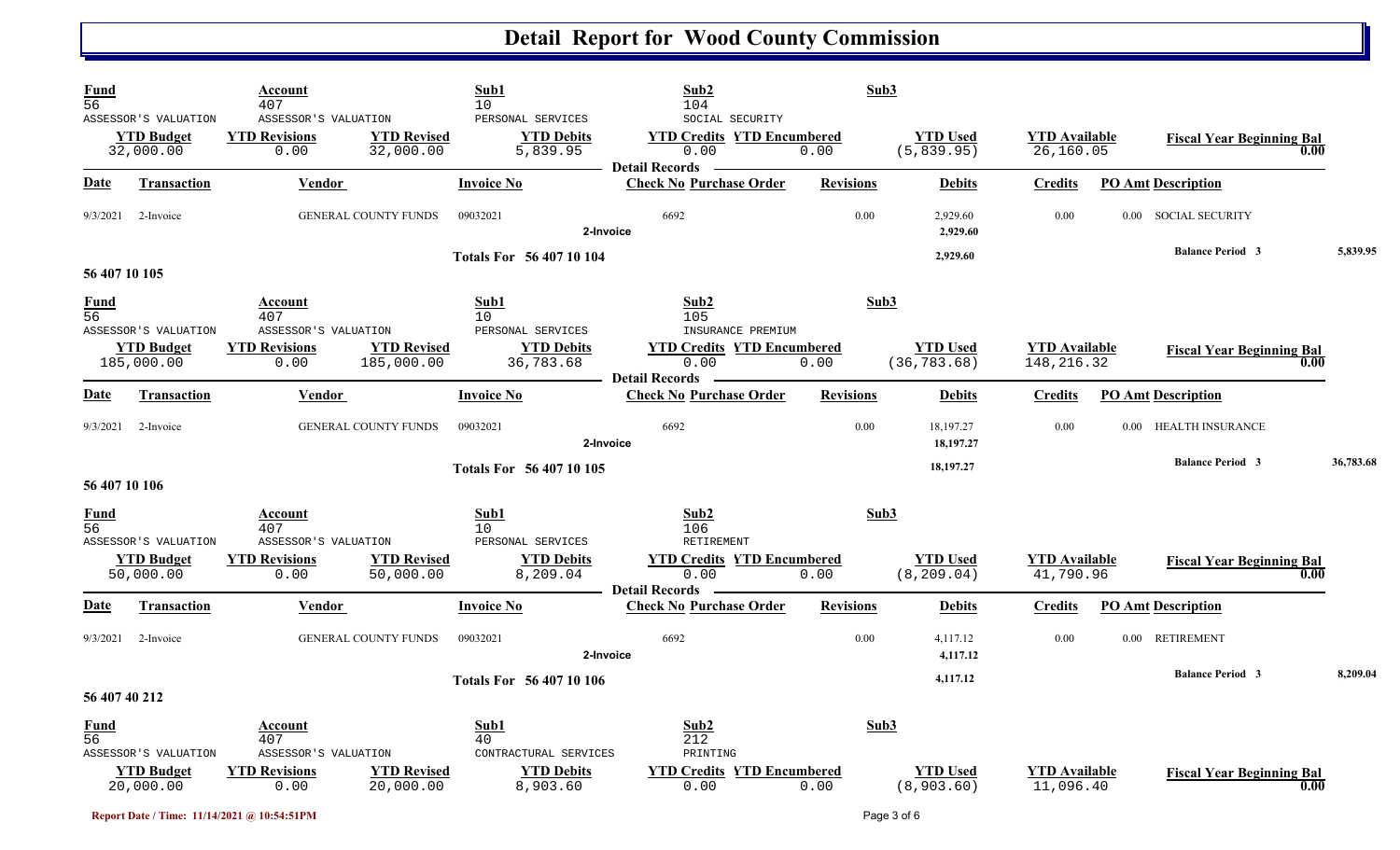|                   |                                                        |                                                                                         |                                                         | Detail Records —                                                                     |                  |                                 |                                   |                      |                                                 |          |
|-------------------|--------------------------------------------------------|-----------------------------------------------------------------------------------------|---------------------------------------------------------|--------------------------------------------------------------------------------------|------------------|---------------------------------|-----------------------------------|----------------------|-------------------------------------------------|----------|
| <u>Date</u>       | <b>Transaction</b>                                     | <b>Vendor</b>                                                                           | <b>Invoice No</b>                                       | <b>Check No Purchase Order</b>                                                       | <b>Revisions</b> | <b>Debits</b>                   | <b>Credits</b>                    |                      | <b>PO Amt Description</b>                       |          |
|                   | 9/21/2021 2-Invoice                                    | <b>STATIONERS INC</b>                                                                   | 122505-0                                                | 6698<br>2-Invoice                                                                    | 0.00             | 20.60<br>20.60                  | 0.00                              |                      | 0.00 ACCT NO S000094                            |          |
|                   |                                                        |                                                                                         | <b>Totals For 56 407 40 212</b>                         |                                                                                      |                  | 20.60                           |                                   |                      | <b>Balance Period 3</b>                         | 8,903.60 |
| 56 407 40 216     |                                                        |                                                                                         |                                                         |                                                                                      |                  |                                 |                                   |                      |                                                 |          |
| $\frac{Fund}{56}$ | ASSESSOR'S VALUATION                                   | Account<br>407<br>ASSESSOR'S VALUATION                                                  | Sub1<br>40<br>CONTRACTURAL SERVICES                     | Sub2<br>216<br>M&R -EQUIPMENT                                                        | Sub3             |                                 |                                   |                      |                                                 |          |
|                   | <b>YTD Budget</b><br>2,750.00                          | <b>YTD Revisions</b><br><b>YTD Revised</b><br>2,750.00<br>0.00                          | <b>YTD Debits</b><br>265.80                             | <b>YTD Credits YTD Encumbered</b><br>0.00<br><b>Detail Records</b>                   | 0.00             | <b>YTD Used</b><br>(265.80)     | <b>YTD</b> Available<br>2,484.20  |                      | <b>Fiscal Year Beginning Bal</b><br>0.00        |          |
| <u>Date</u>       | <b>Transaction</b>                                     | <b>Vendor</b>                                                                           | <b>Invoice No</b>                                       | <b>Check No Purchase Order</b>                                                       | <b>Revisions</b> | <b>Debits</b>                   | <b>Credits</b>                    |                      | <b>PO Amt Description</b>                       |          |
| 9/3/2021          | 2-Invoice<br>9/10/2021 2-Invoice                       | <b>CWS</b><br>CANON FINANCIAL SERVICE 27295371                                          | 635392                                                  | 6690<br>6694<br>2-Invoice                                                            | 0.00<br>0.00     | 55.26<br>150.00<br>205.26       | 0.00<br>0.00                      | $0.00\,$<br>$0.00\,$ | <b>ACCT NO WCC36</b><br>CONTRACT NO 0626196-003 |          |
|                   |                                                        |                                                                                         |                                                         |                                                                                      |                  |                                 |                                   |                      | <b>Balance Period 3</b>                         | 265.80   |
| 56 407 40 217     |                                                        |                                                                                         | Totals For 56 407 40 216                                |                                                                                      |                  | 205.26                          |                                   |                      |                                                 |          |
| $\frac{Fund}{56}$ | ASSESSOR'S VALUATION                                   | Account<br>407<br>ASSESSOR'S VALUATION                                                  | Sub1<br>40<br>CONTRACTURAL SERVICES                     | Sub2<br>217<br>M&R-AUTOS & TRUCKS                                                    | Sub3             |                                 |                                   |                      |                                                 |          |
|                   | <b>YTD Budget</b><br>5,000.00                          | <b>YTD Revisions</b><br><b>YTD Revised</b><br>5,000.00<br>0.00                          | <b>YTD Debits</b><br>1,014.71                           | <b>YTD Credits YTD Encumbered</b><br>0.00<br><b>Detail Records</b>                   | 0.00             | <b>YTD</b> Used<br>(1, 014.71)  | <b>YTD Available</b><br>3,985.29  |                      | <b>Fiscal Year Beginning Bal</b><br>0.00        |          |
| <b>Date</b>       | <b>Transaction</b>                                     | <b>Vendor</b>                                                                           | <b>Invoice No</b>                                       | <b>Check No Purchase Order</b>                                                       | <b>Revisions</b> | <b>Debits</b>                   | <b>Credits</b>                    |                      | <b>PO Amt Description</b>                       |          |
|                   | 9/21/2021 2-Invoice                                    | ADVANCE AUTO PARTS                                                                      | 12560-316934                                            | 6696<br>2-Invoice                                                                    | 0.00             | 116.57<br>116.57                | 0.00                              | $0.00\,$             | <b>CUST NO 477750</b>                           |          |
| 56 407 40 230     |                                                        |                                                                                         | Totals For 56 407 40 217                                |                                                                                      |                  | 116.57                          |                                   |                      | <b>Balance Period 3</b>                         | 1,014.71 |
| $\frac{Fund}{56}$ |                                                        | Account<br>407                                                                          | Sub1<br>40                                              | Sub2<br>230                                                                          | Sub3             |                                 |                                   |                      |                                                 |          |
|                   | ASSESSOR'S VALUATION<br><b>YTD Budget</b><br>25,000.00 | ASSESSOR'S VALUATION<br><b>YTD Revised</b><br><b>YTD Revisions</b><br>0.00<br>25,000.00 | CONTRACTURAL SERVICES<br><b>YTD Debits</b><br>11,910.96 | CONTRACTED SERVICES<br><b>YTD Credits YTD Encumbered</b><br>0.00<br>Detail Records — | 0.00             | <b>YTD Used</b><br>(11, 910.96) | <b>YTD Available</b><br>13,089.04 |                      | <b>Fiscal Year Beginning Bal</b><br>0.00        |          |
| <b>Date</b>       | <b>Transaction</b>                                     | <b>Vendor</b>                                                                           | <b>Invoice No</b>                                       | <b>Check No Purchase Order</b>                                                       | <b>Revisions</b> | <b>Debits</b>                   | <b>Credits</b>                    |                      | <b>PO Amt Description</b>                       |          |
|                   | 9/10/2021 2-Invoice                                    | ATLAS GEOGRAPHIC DATA, 1 A21-110-1                                                      |                                                         | 6693<br>2-Invoice                                                                    | 0.00             | 3,600.00<br>3,600.00            | $0.00\,$                          |                      | 0.00 JULY 2021 THRU JUNE 2022                   |          |

**Report Date / Time: 11/14/2021 @ 10:54:51PM** Page 4 of 6